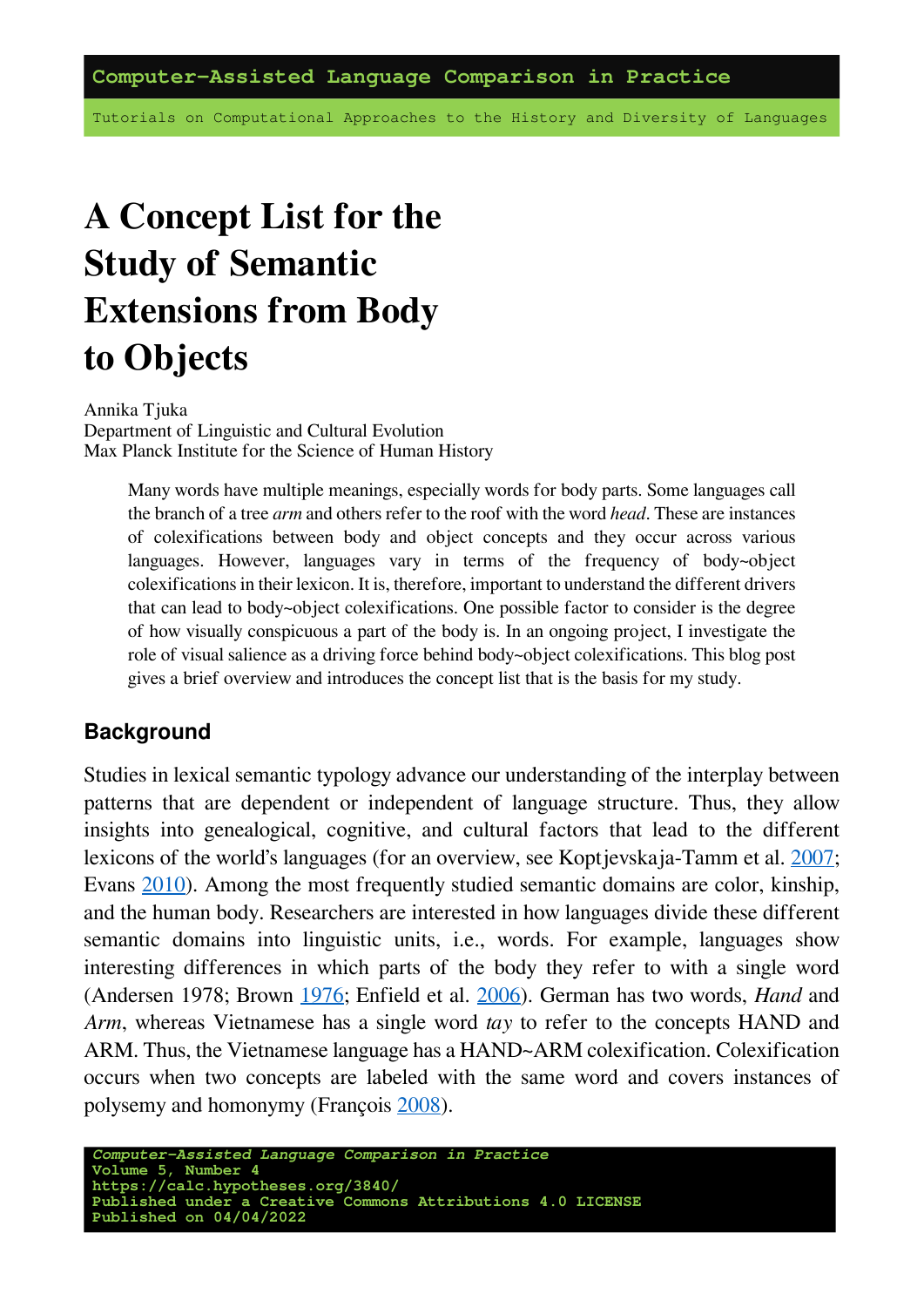Interestingly, several studies that investigate colexifications in body terminology often discuss a few selected examples of colexifications between body and object concepts. Therefore, it seems to be the case that there are some common body~object colexifications occurring across languages, for example, eye~seed, testicle~egg (Brown & Witkowski [1981](https://doi.org/10.1525/ae.1981.8.3.02a00110); [1983](https://doi.org/10.2307/2801765)). Presumably, all languages have at least a set of body~object colexifications in their vocabulary, but some languages, like Tzetal, use body~object colexifications productively and systematically to refer to different objects (Levinson [1994](https://doi.org/10.1515/ling.1994.32.4-5.791)). Colexifications between body and object concepts also occur in the languages of the Austronesian language family (Blust 2013) and some examples for Swahili and Polish are described in Kraska-Szlenk [\(2014](https://doi.org/10.1016/j.langsci.2014.02.002)). Based on an elicitation study across 13 languages, Tjuka (2019) showed that the languages Wolof and Mandarin Chinese have more body~object colexifications than Japanese and Marathi. A few body~object colexifications are also found in particular areas (Gast & Koptjevskaja-Tamm [2019](https://doi.org/10.1515/9783110607963-003)) and they play a role in language change (Urban [2011](https://doi.org/10.1075/jhl.1.1.02urb)).

One aspect mentioned as a determining factor for body~object colexifications across languages in the above literature is **visual salience**. The examples collected and analyzed in the studies often include outer body parts that are perceived visually. The features of those body parts, for instance, the long shape of the leg or the round shape of the head are assumed to increase the semantic extension of body part terms to objects. However, the following questions still remain unresolved:

- 1. Are visibly salient body parts more frequently colexified with objects across languages?
- 2. Are there differences in the frequencies and distribution patterns of certain body~object colexifications?
- 3. Do languages have a tendency to use more or less body~object colexifications?

In an ongoing project, I aim to answer these questions with a study on body~object colexifications. The colexifications were automatically computed for more than 1000 language varieties based on the *ClicsCore* subset of [Lexibank](https://github.com/lexibank) (List et al. [2022\)](https://github.com/lexibank/lexibank-analysed). The ClicsCore subset includes the data from CLICS (Rzymski et al. [2020\)](https://doi.org/10.1038/s41597-019-0341-x) and 20 additional data sets. The basis for the study is a list of body and object concepts that were selected from the concept sets available in [Concepticon](https://concepticon.clld.org/) (List et al. [2016;](https://aclanthology.org/L16-1379/) [2021\)](https://doi.org/10.5281/zenodo.596412).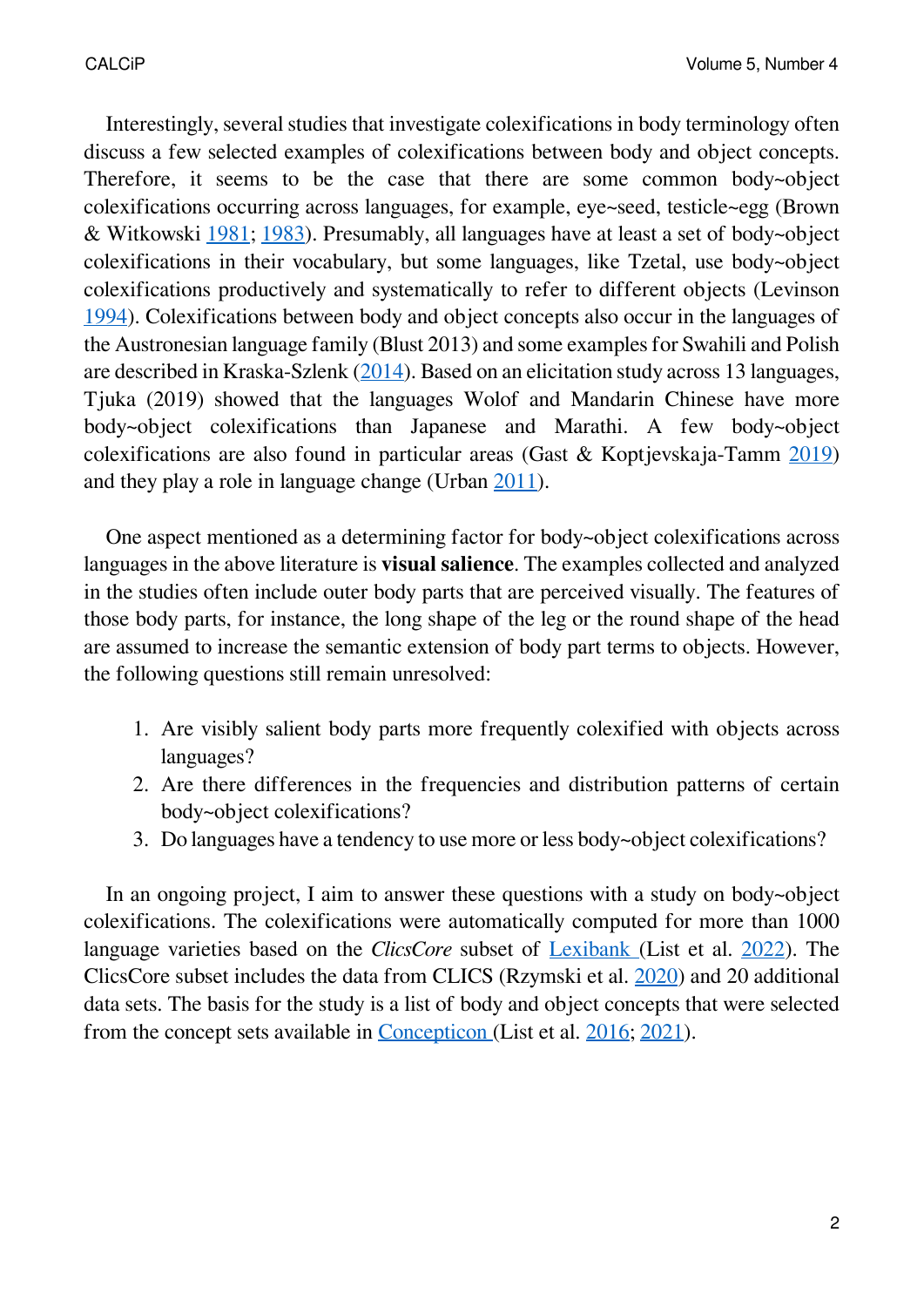# **The Concept List**

The concept list consists of 784 concepts divided into two groups: 134 body and 650 object concepts. The list was published on Zenodo and is available here: <https://doi.org/10.5281/zenodo.6365495> (see also Supplementary Material).

The body concepts are based on Tjuka([2020\)](https://calc.hypotheses.org/2512), but concepts referring exclusively to animal body parts such as [2965 PAW](https://concepticon.clld.org/parameters/2965) or [72 CLAW](https://concepticon.clld.org/parameters/72) were excluded. Thus, the 134 body concepts were tagged as human body part in the SEMANTIC FIELD column. In addition, I included new body part terms that were added to [Concepticon](https://concepticon.clld.org/) in a later version. The list is based on the concepts available in Version 2.5.0 of [Concepticon](https://concepticon.clld.org/) (List et al. [2021\)](https://doi.org/10.5281/zenodo.596412).

The object concepts were further classified into ten semantic fields: animal, clothing, food, household items, instrument, landscape, plant, spatial relation, tool, and vehicle. Each semantic field category comprised a different number of concepts ranging from 169 concepts in the category tool (e.g., [945 SPEAR,](https://concepticon.clld.org/parameters/945) [1074 FISHHOOK](https://concepticon.clld.org/parameters/1074)) to 9 concepts in the category animal (e.g., [1065 SPIDER WEB](https://concepticon.clld.org/parameters/1065), [3857 EGGSHELL](https://concepticon.clld.org/parameters/3857)). Table 1 provides an overview of the total number of concepts in each semantic field category. Note that the animal category only included objects produced by animals, not animal body parts.

| <b>SEMANTIC FIELD</b> | <b>TOTAL</b> | <b>VISUAL</b> | <b>NON-VISUAL</b> |
|-----------------------|--------------|---------------|-------------------|
| tool                  | 169          | 167           | 2                 |
| human body part       | 134          | 83            | 51                |
| landscape             | 106          | 99            | 7                 |
| food                  | 95           | 95            | 0                 |
| household items       | 95           | 95            | 0                 |
| clothing              | 64           | 64            | 0                 |
| plant                 | 50           | 47            | 3                 |
| vehicle               | 28           | 25            | 3                 |
| spatial relation      | 19           | 15            | 4                 |
| instrument            | 15           | 15            | 0                 |
| animal                | 9            | 9             | ი                 |

Table 1. Overview of the total number of concepts for each semantic field category and the number of visually salient versus non-visual concepts in each category.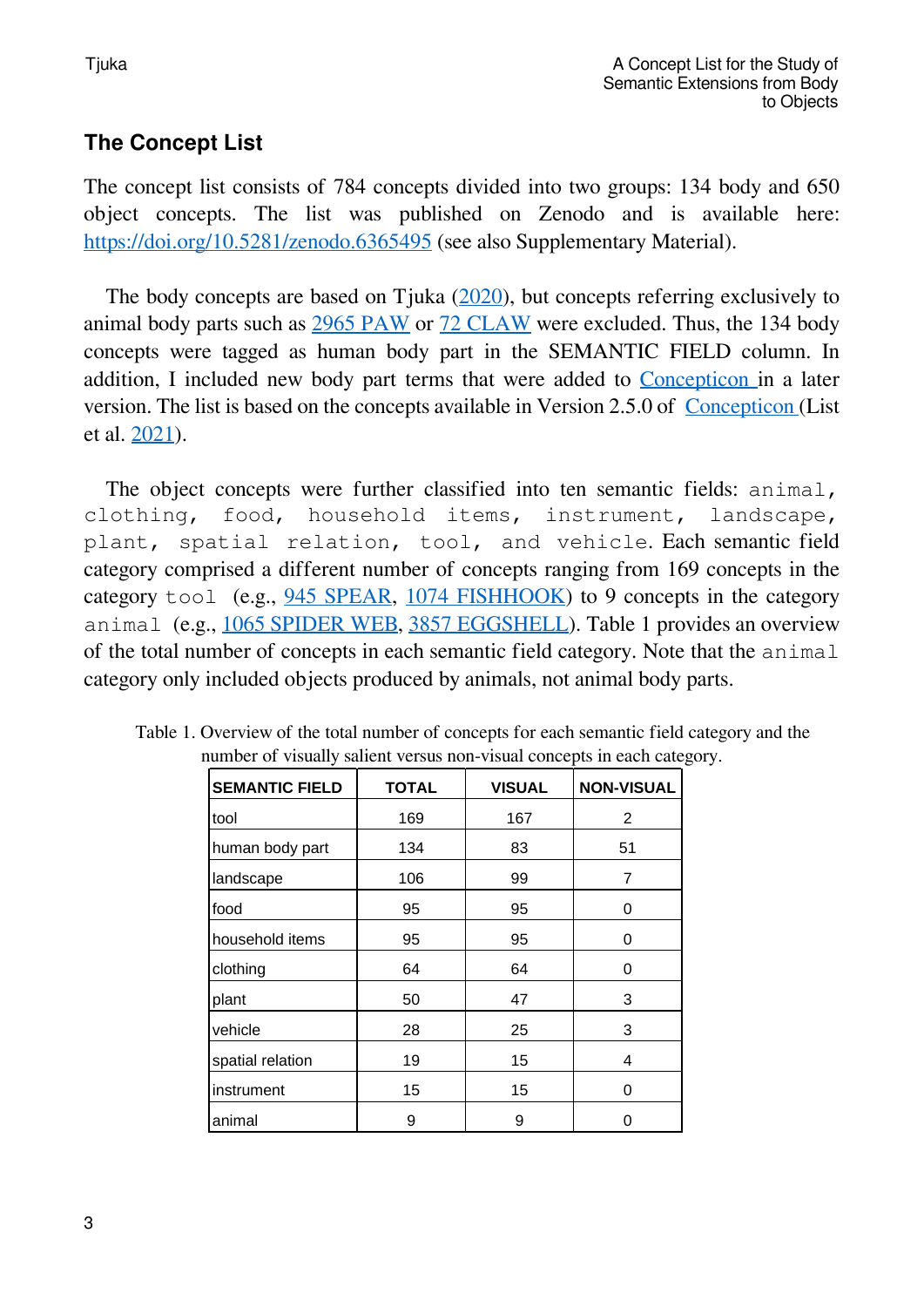As shown in Table 1, the concepts were also categorized into two additional groups indicating whether they are visual or non-visual concepts. The human body part category included 83 visually salient concepts (e.g., [478 LIP](https://concepticon.clld.org/parameters/478), [1303 FINGER](https://concepticon.clld.org/parameters/1303)) and 51 non-visual concepts (e.g., [1291 BACK](https://concepticon.clld.org/parameters/1291), [3372 GALL BLADDER\)](https://concepticon.clld.org/parameters/3372). In the landscape category, 99 concepts were classified as visually salient (e.g., [3463 RIVERBANK](https://concepticon.clld.org/parameters/3463), [3810](https://concepticon.clld.org/parameters/3810) [BOULDER\)](https://concepticon.clld.org/parameters/3810) and 7 as non-visual (e.g., [1667 HOLE](https://concepticon.clld.org/parameters/1667), [3691 NEW MOON\)](https://concepticon.clld.org/parameters/3691). The spatial relation category comprised 15 visually salient (e.g., [863 EDGE,](https://concepticon.clld.org/parameters/863) [1753 TOP\)](https://concepticon.clld.org/parameters/1753) and 4 non-visual concepts (e.g., [690 BOTTOM,](https://concepticon.clld.org/parameters/690) [2323 BACK \(PART\)](https://concepticon.clld.org/parameters/2323)). The semantic fields plant and vehicle included 3 non-visual concepts each. The two non-visual concepts in the tool category were [280 RIDGEPOLE](https://concepticon.clld.org/parameters/280) and [829 RAFTER](https://concepticon.clld.org/parameters/829). In the semantic fields food, household items, clothing, instrument, and animal, only visually salient concepts occurred. The overview in Table 1 illustrates that the concepts were unequally distributed across the visual versus non-visual category with a bias towards visually salient concepts.

### **Summary**

Cross-linguistic comparison of body~object colexifications sheds light on genealogical, cognitive, and cultural factors that influence the semantic systems of the languages of the world. Visual salience plays an important role in meaning extensions and may be used across all languages. However, the variation in the frequency of body~object colexifications challenges the assumption of particular body~object colexifications such as EYE~SEED as being universal. The current project is a step towards the systematic study of body-object colexifications and new discoveries. The list presented in this blog post is used to study the frequency of colexifications across a wide range of languages.

# **Supplementary Material**

Tjuka, Annika. 2022. A list of body and object concepts. Zenodo: <https://doi.org/10.5281/zenodo.6365495>.

# **References**

Andersen, Elaine S. 1978. Lexical universals of body-part terminology. In Joseph H. Greenberg (ed.), *Universals of Human Language: Word Structure*, vol. 3, 333–368. Stanford University Press.

Blust, Robert. 2013. Body part terms and their extensions. In Robert Blust (ed.), *The Austronesian languages*. SEAsian Mainland Languages E-Series (SEAMLES), 321–328. Asia-Pacific Linguistics.

Brown, Cecil H. 1976. General principles of human anatomical partonomy and speculations on the growth of partonomic nomenclature. *American Ethnologist* 3(3). 400–424. [https://doi.org/10.1525/ae.1976.3.3.02a00020.](https://doi.org/10.1525/ae.1976.3.3.02a00020)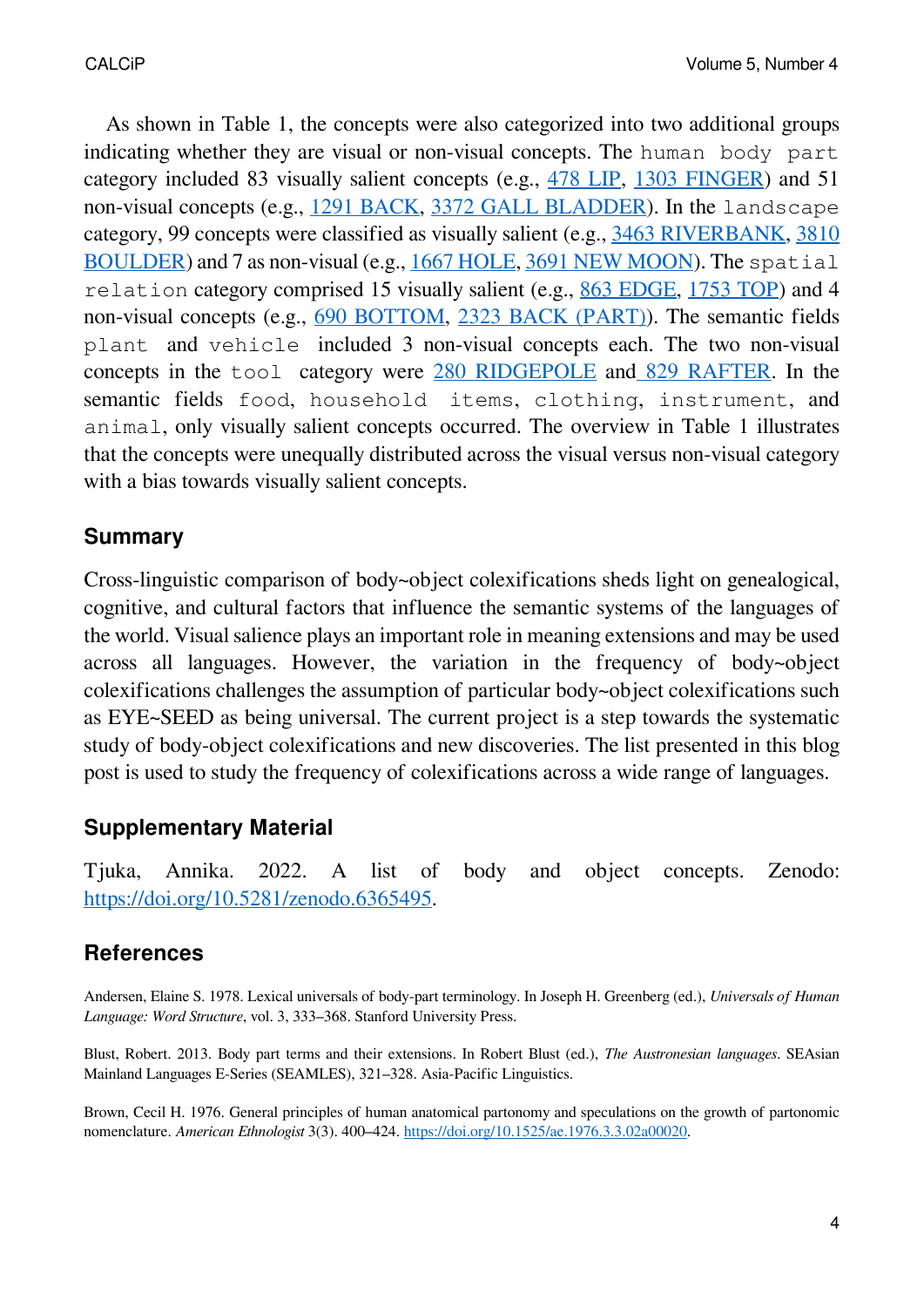Brown, Cecil H. & Stanley R. Witkowski. 1981. Figurative language in a universalist perspective. *American Ethnologist* 8(3). 596–615. <https://doi.org/10.1525/ae.1981.8.3.02a00110>.

Brown, Cecil H. & Stanley R. Witkowski. 1983. Polysemy, lexical change and cultural importance. *Man* 18(1). 72–89. [https://doi.org/10.2307/2801765.](https://doi.org/10.2307/2801765)

Enfield, Nicholas J., Asifa Majid & Miriam van Staden. 2006. Cross-linguistic categorisation of the body: Introduction. *Language Sciences* 28(2). 137–147. [https://doi.org/10.1016/j.langsci.2005.11.001.](https://doi.org/10.1016/j.langsci.2005.11.001)

Evans, Nicholas. 2010. Semantic typology. In Jae Jung Song (ed.), *The Oxford Handbook of Linguistic Typology*, 504–533. Oxford University Press. [https://doi.org/10.1093/oxfordhb/9780199281251.001.0001.](https://doi.org/10.1093/oxfordhb/9780199281251.001.0001)

François, Alexandre. 2008. Semantic maps and the typology of colexification: Intertwining polysemous networks across languages. In Martine Vanhove (ed.), *From polysemy to semantic change: Towards a typology of lexical semantic associations* (Studies in Language Companion Series), vol. 106, 163–215. Amsterdam/Philadelphia: John Benjamins Publishing. <https://doi.org/10.1075/slcs.106.09fra>.

Gast, Volker & Maria Koptjevskaja-Tamm. 2019. The areal factor in lexical typology. In Daniël Van Olmen, Tanja Mortelmans & Frank Brisard (eds.), *Aspects of Linguistic Variation*, 43–82. Walter de Gruyter. [https://doi.org/10.1515/9783110607963-003.](https://doi.org/10.1515/9783110607963-003)

Koptjevskaja-Tamm, Maria, Martine Vanhove & Peter Koch. 2007. Typological approaches to lexical semantics. *Linguistic Typology* 11(1). 159–185. [https://doi.org/10.1515/LINGTY.2007.013.](https://doi.org/10.1515/LINGTY.2007.013)

Kraska-Szlenk, Iwona. 2014. Semantic extensions of body part terms: Common patterns and their interpretation. *Language Sciences* 44. 15–39. <https://doi.org/10.1016/j.langsci.2014.02.002>.

Levinson, Stephen C. 1994. Vision, shape, and linguistic description: Tzeltal body-part terminology and object description. *Linguistics* 32(4-5). 791–855. [https://doi.org/10.1515/ling.1994.32.4-5.791.](https://doi.org/10.1515/ling.1994.32.4-5.791)

List, Johann-Mattis, Robert Forkel, Simon J. Greenhill, Christoph Rzymski, Johannes Englisch & Russell D. Gray. 2022. Lexibank: A public repository of standardized wordlists with computed phonological and lexical features. *Research Square* (Preprint). [https://doi.org/10.21203/rs.3.rs-870835/v1.](https://doi.org/10.21203/rs.3.rs-870835/v1)

List, Johann Mattis, Christoph Rzymski, Simon Greenhill, Nathanael Schweikhard, Kristina Pianykh, Annika Tjuka, Carolin Hundt & Robert Forkel. 2021. *Concepticon. A resource for the linking of concept lists* (Version 2.5.0). Leipzig, Germany: Max Planck Institute for Evolutionary Anthropology. [https://doi.org/10.5281/zenodo.596412.](https://doi.org/10.5281/zenodo.596412) <https://concepticon.clld.org/>.

List, Johann-Mattis, Michael Cysouw & Robert Forkel. 2016. Concepticon: A resource for the linking of concept lists. In Nicoletta Calzolari, Khalid Choukri, Thierry Declerck, Marko Grobelnik, Bente Maegaard, Joseph Mariani, Asuncion Moreno, Jan Odijk & Stelios Piperidis (eds.), *Proceedings of the Tenth International Conference on Language Resources and Evaluation*, 2393–2400. Portorož, Slovenia: European Language Resources Association. [https://aclanthology.org/L16-](https://aclanthology.org/L16-1379/) [1379/](https://aclanthology.org/L16-1379/).

Rzymski, Christoph, Tiago Tresoldi, Simon J. Greenhill, Mei-Shin Wu, Nathanael E. Schweikhard, Maria Koptjevskaja-Tamm, Volker Gast, Timotheus A. Bodt, Abbie Hantgan, Gereon A. Kaiping, Sophie Chang, Yunfan Lai, Natalia Morozova, Heini Arjava, Nataliia Hübler, Ezequiel Koile, Steve Pepper, Mariann Proos, Briana Van Epps, Ingrid Blanco, Carolin Hundt, Sergei Monakhov, Kristina Pianykh, Sallona Ramesh, Russell D. Gray, Robert Forkel & Johann-Mattis List. 2020. The Database of Cross-Linguistic Colexifications, reproducible analysis of cross-linguistic polysemies. *Scientific Data* 7(1). 1–12. [https://doi.org/10.1038/s41597-019-0341-x.](https://doi.org/10.1038/s41597-019-0341-x)